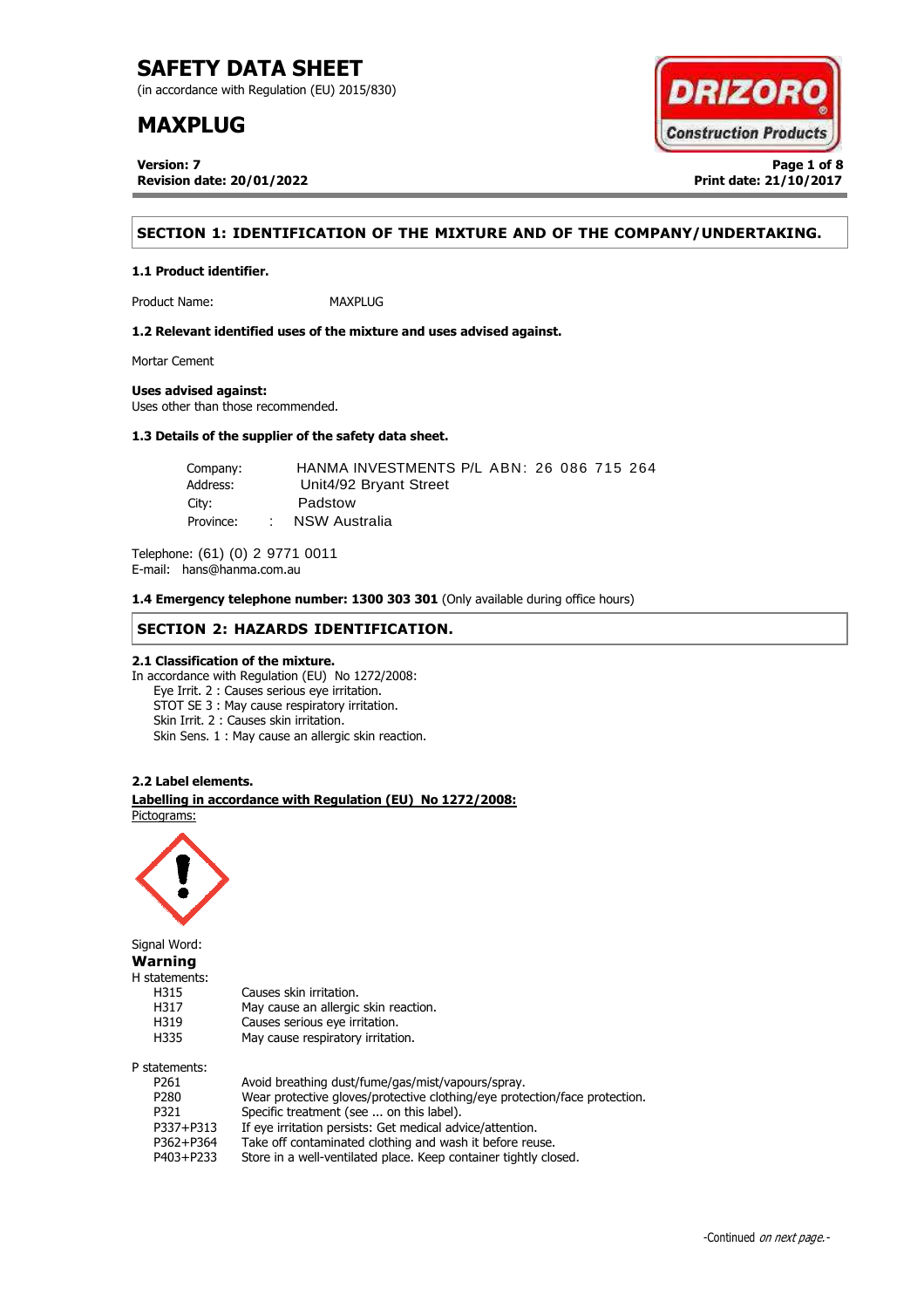(in accordance with Regulation (EU) 2015/830)

# **MAXPLUG**



**Version: 7 Page 2 of 8 Revision date: 20/01/2022 Print date: 21/10/2017**

P501 Dispose of contents/container to ...

### Contains:

Cement, portland, chemicals

### **2.3 Other hazards.**

In normal use conditions and in its original form, the product itself does not involve any other risk for health and the environment.

# **SECTION 3: COMPOSITION/INFORMATION ON INGREDIENTS.**

#### **3.1 Substances.**

Not Applicable.

#### **3.2 Mixtures.**

Substances posing a danger to health or the environment in accordance with the Regulation (EC) No. 1272/2008, assigned a Community exposure limit in the workplace, and classified as PBT/vPvB or included in the Candidate List:

|                                        |                             |             | (*)Classification - Regulation (EC)<br>No 1272/2008                                                          |                                    |
|----------------------------------------|-----------------------------|-------------|--------------------------------------------------------------------------------------------------------------|------------------------------------|
| <b>Identifiers</b>                     | <b>Name</b>                 | Concentrate | <b>Classification</b>                                                                                        | specific<br>concentration<br>limit |
| CAS No: 65997-15-1<br>EC No: 266-043-4 | Cement, portland, chemicals | $20 - 50 %$ | Eye Irrit. 2,<br><b>H319 - STOT</b><br>SE 3, H335 -<br>Skin Irrit. 2,<br><b>H315 - Skin</b><br>Sens. 1, H317 |                                    |

(\*)The complete text of the H phrases is given in section 16 of this Safety Data Sheet.

# **SECTION 4: FIRST AID MEASURES.**

IRRITANT PREPARATION. Its repeated or prolonged contact with the skin or mucous membranes can cause irritant symptoms such as reddening of the skin, blisters, or dermatitis. Some of the symptoms may not be immediate. They can cause allergic reactions on the skin.

### **4.1 Description of first aid measures.**

In case of doubt or when symptoms of feeling unwell persist, get medical attention. Never administer anything orally to persons who are unconscious.

### **Inhalation.**

Take the victim into open air; keep them warm and calm. If breathing is irregular or stops, perform artificial respiration. Do not administer anything orally. If unconscious, place them in a suitable position and seek medical assistance.

### **Eye contact**.

If wearing contact lenses, remove them. Wash eyes with plenty of clean and cool water for at least 10 minutes while pulling eyelids up, and seek medical assistance.

### **Skin contact.**

Remove contaminated clothing. Wash skin vigorously with water and soap or a suitable skin cleaner. **NEVER** use solvents or thinners.

### **Ingestion.**

If accidentally ingested, seek immediate medical attention. Keep calm. **NEVER** induce vomiting.

### **4.2 Most important symptoms and effects, both acute and delayed.**

Irritant Product, repeated or prolonged contact with skin or mucous membranes can cause redness, blisters or dermatitis, inhalation of spray mist or particles in suspension may cause irritation of the respiratory tract, some symptoms may not be immediate. Can cause allergic reactions.

### **4.3 Indication of any immediate medical attention and special treatment needed.**

In case of doubt or when symptoms of feeling unwell persist, get medical attention. Never administer anything orally to persons who are unconscious.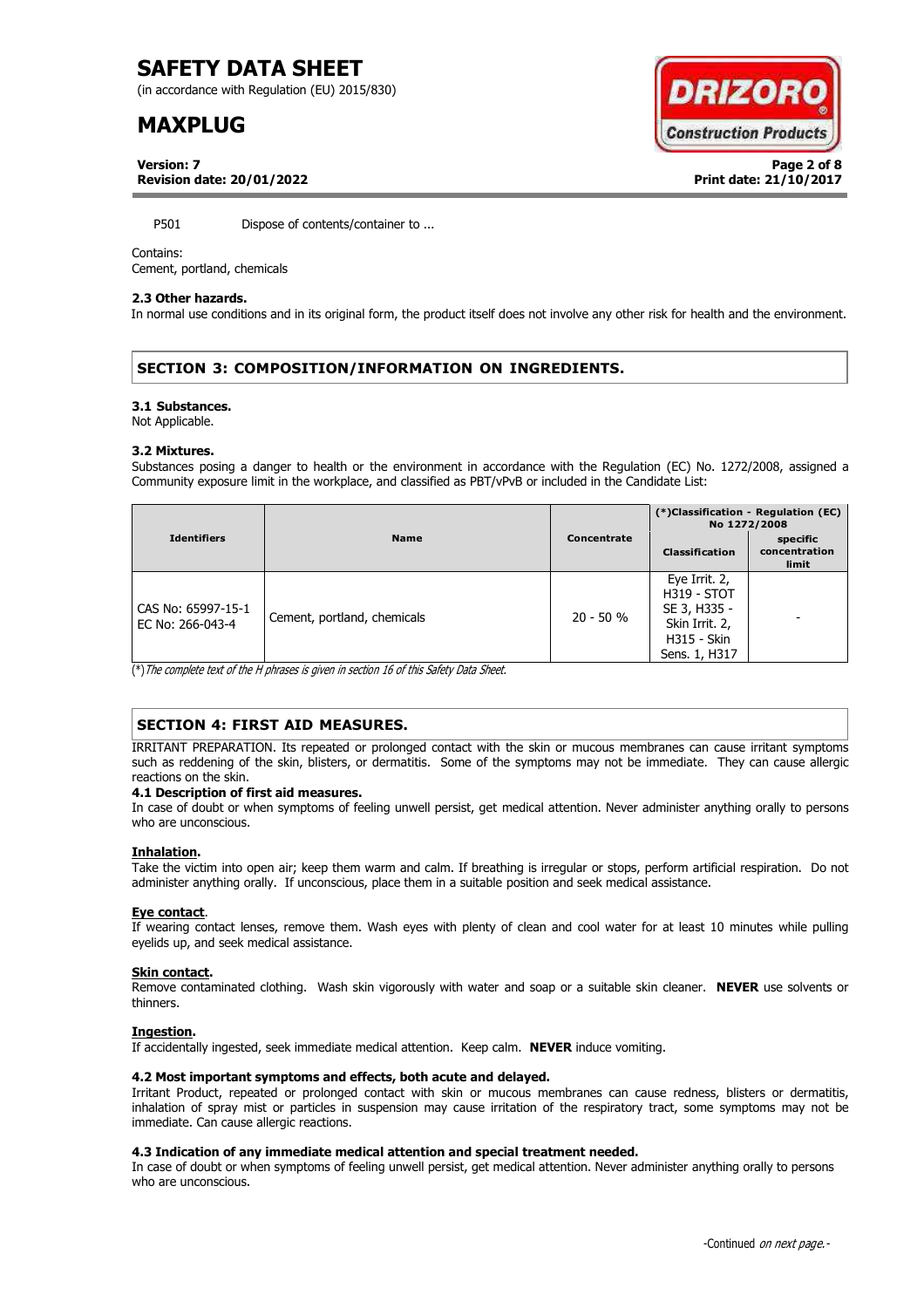(in accordance with Regulation (EU) 2015/830)

# **MAXPLUG**

**Version: 7 Page 3 of 8 Revision date: 20/01/2022 Print date: 21/10/2017**



### **SECTION 5: FIREFIGHTING MEASURES.**

The product does not present any particular risk in case of fire.

### **5.1 Extinguishing media.**

#### **Recommended extinguishing methods.**

Extinguisher powder or CO<sub>2</sub>. In case of more serious fires, also alcohol-resistant foam and water spray. Do not use a direct stream of water to extinguish.

#### **5.2 Special hazards arising from the mixture. Special risks.**

Fire can cause thick, black smoke. As a result of thermal decomposition, dangerous products can form: carbon monoxide, carbon dioxide. Exposure to combustion or decomposition products can be harmful to your health.

### **5.3 Advice for firefighters.**

Use water to cool tanks, cisterns, or containers close to the heat source or fire. Take wind direction into account. Prevent the products used to fight the fire from going into drains, sewers, or waterways.

### **Fire protection equipment.**

According to the size of the fire, it may be necessary to use protective suits against the heat, individual breathing equipment, gloves, protective goggles or facemasks, and gloves.

### **SECTION 6: ACCIDENTAL RELEASE MEASURES.**

### **6.1 Personal precautions, protective equipment and emergency procedures.**

For exposure control and individual protection measures, see section 8.

### **6.2 Environmental precautions.**

Prevent the contamination of drains, surface or subterranean waters, and the ground.

### **6.3 Methods and material for containment and cleaning up.**

The contaminated area should be immediately cleaned with an appropriate de-contaminator. Pour the decontaminator on the remains in an opened container and let it act various days until no further reaction is produced.

### **6.4 Reference to other sections.**

For exposure control and individual protection measures, see section 8.

For later elimination of waste, follow the recommendations under section 13.

### **SECTION 7: HANDLING AND STORAGE.**

### **7.1 Precautions for safe handling.**

For personal protection, see section 8. Never use pressure to empty the containers. They are not pressure-resistant containers. In the application area, smoking, eating, and drinking must be prohibited.

Follow legislation on occupational health and safety.

Keep the product in containers made of a material identical to the original.

### **7.2 Conditions for safe storage, including any incompatibilities.**

Store according to local legislation. Observe indications on the label. Store the containers between 5 and 35° C, in a dry and well-ventilated place, far from sources of heat and direct solar light. Keep far away from ignition points. Keep away from oxidising agents and from highly acidic or alkaline materials. Do not smoke. Prevent the entry of non-authorised persons. Once the containers are open, they must be carefully closed and placed vertically to prevent spills.

The product is not affected by Directive 2012/18/EU (SEVESO III).

**7.3 Specific end use(s).**

Not available.

# **SECTION 8: EXPOSURE CONTROLS/PERSONAL PROTECTION.**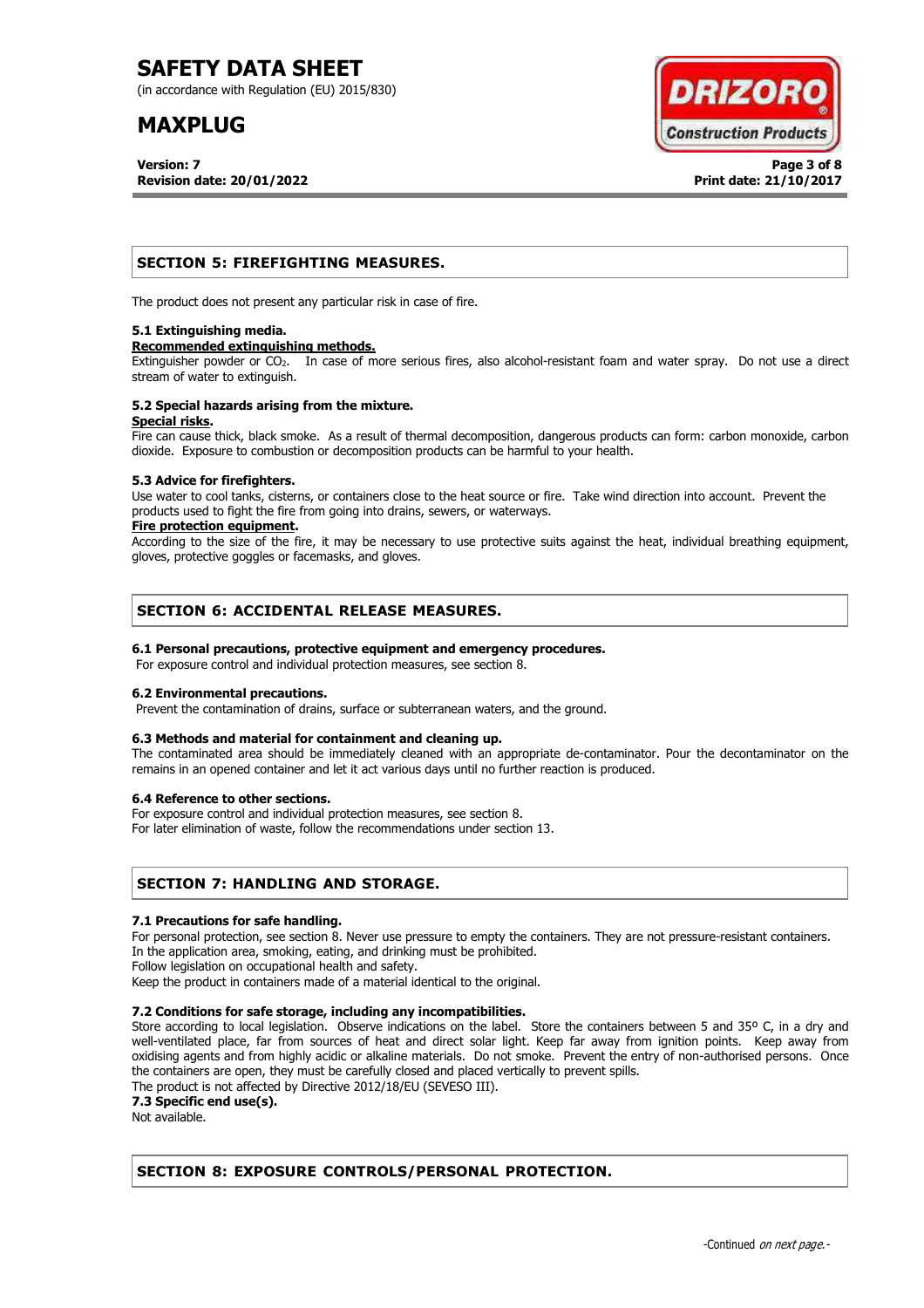(in accordance with Regulation (EU) 2015/830)

# **MAXPLUG**

**Version: 7 Page 4 of 8 Revision date: 20/01/2022 Print date: 21/10/2017**



### **8.1 Control parameters.**

The product does NOT contain substances with Professional Exposure Environmental Limit Values.The product does NOT contain substances with Biological Limit Values.

# **8.2 Exposure controls.**

### **Measures of a technical nature:**

Provide adequate ventilation, which can be achieved by using good local exhaust-ventilation and a good general exhaust system.

| Concentration:               | <b>100 %</b>                                                                                                                                                                                                                                                                                                        |  |  |  |  |  |
|------------------------------|---------------------------------------------------------------------------------------------------------------------------------------------------------------------------------------------------------------------------------------------------------------------------------------------------------------------|--|--|--|--|--|
| Uses:                        | <b>Mortar Cement</b>                                                                                                                                                                                                                                                                                                |  |  |  |  |  |
| <b>Breathing protection:</b> |                                                                                                                                                                                                                                                                                                                     |  |  |  |  |  |
| PPE:                         | Filter mask for protection against gases and particles.                                                                                                                                                                                                                                                             |  |  |  |  |  |
| Characteristics:             | «CE» marking, category III. The mask must have a wide field of vision and an<br>anatomically designed form in order to be sealed and watertight.                                                                                                                                                                    |  |  |  |  |  |
| CEN standards:               | EN 136, EN 140, EN 405                                                                                                                                                                                                                                                                                              |  |  |  |  |  |
| Maintenance:                 | Should not be stored in places exposed to high temperatures and damp environments before use. Special<br>attention should be paid to the state of the inhalation and exhalation valves in the face adaptor.<br>Read carefully the manufacturer's instructions regarding the equipment's use and maintenance. Attach |  |  |  |  |  |
| Observations:                | the necessary filters to the equipment according to the specific nature of the risk (Particles and aerosols:<br>P1-P2-P3, Gases and vapours: A-B-E-K-AX), changing them as advised by the manufacturer.                                                                                                             |  |  |  |  |  |
| Filter Type needed:          | A2                                                                                                                                                                                                                                                                                                                  |  |  |  |  |  |
| <b>Hand protection:</b>      |                                                                                                                                                                                                                                                                                                                     |  |  |  |  |  |
| PPE:<br>Characteristics:     | Protective gloves against chemicals.<br>«CE» marking, category III.                                                                                                                                                                                                                                                 |  |  |  |  |  |
| CEN standards:               | EN 374-1, En 374-2, EN 374-3, EN 420                                                                                                                                                                                                                                                                                |  |  |  |  |  |
| Maintenance:                 | Keep in a dry place, away from any sources of heat, and avoid exposure to sunlight as much as possible.<br>Do not make any changes to the gloves that may alter their resistance, or apply paints, solvents or<br>adhesives.                                                                                        |  |  |  |  |  |
| Observations:                | Gloves should be of the appropriate size and fit the user's hand well, not being too loose or too tight.<br>Always use with clean, dry hands.                                                                                                                                                                       |  |  |  |  |  |
| Material:                    | Material thickness<br>Breakthrough time<br>PVC (polyvinyl chloride)<br>>480<br>0,35<br>(min.):<br>$(mm)$ :                                                                                                                                                                                                          |  |  |  |  |  |
| <b>Eye protection:</b>       |                                                                                                                                                                                                                                                                                                                     |  |  |  |  |  |
| PPE:                         | Face shield.                                                                                                                                                                                                                                                                                                        |  |  |  |  |  |
| Characteristics:             | «CE» marking, category II. Face and eye protector against splashing liquid.                                                                                                                                                                                                                                         |  |  |  |  |  |
| CEN standards:               | EN 165, EN 166, EN 167, EN 168                                                                                                                                                                                                                                                                                      |  |  |  |  |  |
| Maintenance:                 | Visibility through lenses should be ideal. Therefore, these parts should be cleaned daily. Protectors should<br>be disinfected periodically following the manufacturer's instructions. Make sure that mobile parts move<br>smoothly.                                                                                |  |  |  |  |  |
| Observations:                | Face shields should offer a field of vision with a dimension in the central line of, at least, 150 mm<br>vertically once attached to the frame.                                                                                                                                                                     |  |  |  |  |  |
| <b>Skin protection:</b>      |                                                                                                                                                                                                                                                                                                                     |  |  |  |  |  |
| PPE:                         | Anti-static protective clothing.                                                                                                                                                                                                                                                                                    |  |  |  |  |  |
| Characteristics:             | «CE» marking, category II. Protective clothing should not be too tight or loose in<br>order not to obstruct the user's movements.                                                                                                                                                                                   |  |  |  |  |  |
| CEN standards:               | EN 340, EN 1149-1, EN 1149-2, EN 1149-3, EN 1149-5                                                                                                                                                                                                                                                                  |  |  |  |  |  |
| Maintenance:                 | In order to guarantee uniform protection, follow the washing and maintenance instructions provided by<br>the manufacturer.                                                                                                                                                                                          |  |  |  |  |  |
| Observations:                | The protective clothing should offer a level of comfort in line with the level of protection provided in<br>terms of the hazard against which it protects, bearing in mind environmental conditions, the user's level<br>of activity and the expected time of use.                                                  |  |  |  |  |  |
| PPE:<br>Characteristics:     | Anti-static safety footwear.<br>«CE» marking, category II.                                                                                                                                                                                                                                                          |  |  |  |  |  |
| CEN standards:               | EN ISO 13287, EN ISO 20344, EN ISO 20346                                                                                                                                                                                                                                                                            |  |  |  |  |  |
| Maintenance:                 | The footwear should be checked regularly                                                                                                                                                                                                                                                                            |  |  |  |  |  |
| Observations:                | The level of comfort during use and acceptability are factors that are assessed very differently depending<br>on the user. Therefore, it is advisable to try on different footwear models and, if possible, different<br>widths.                                                                                    |  |  |  |  |  |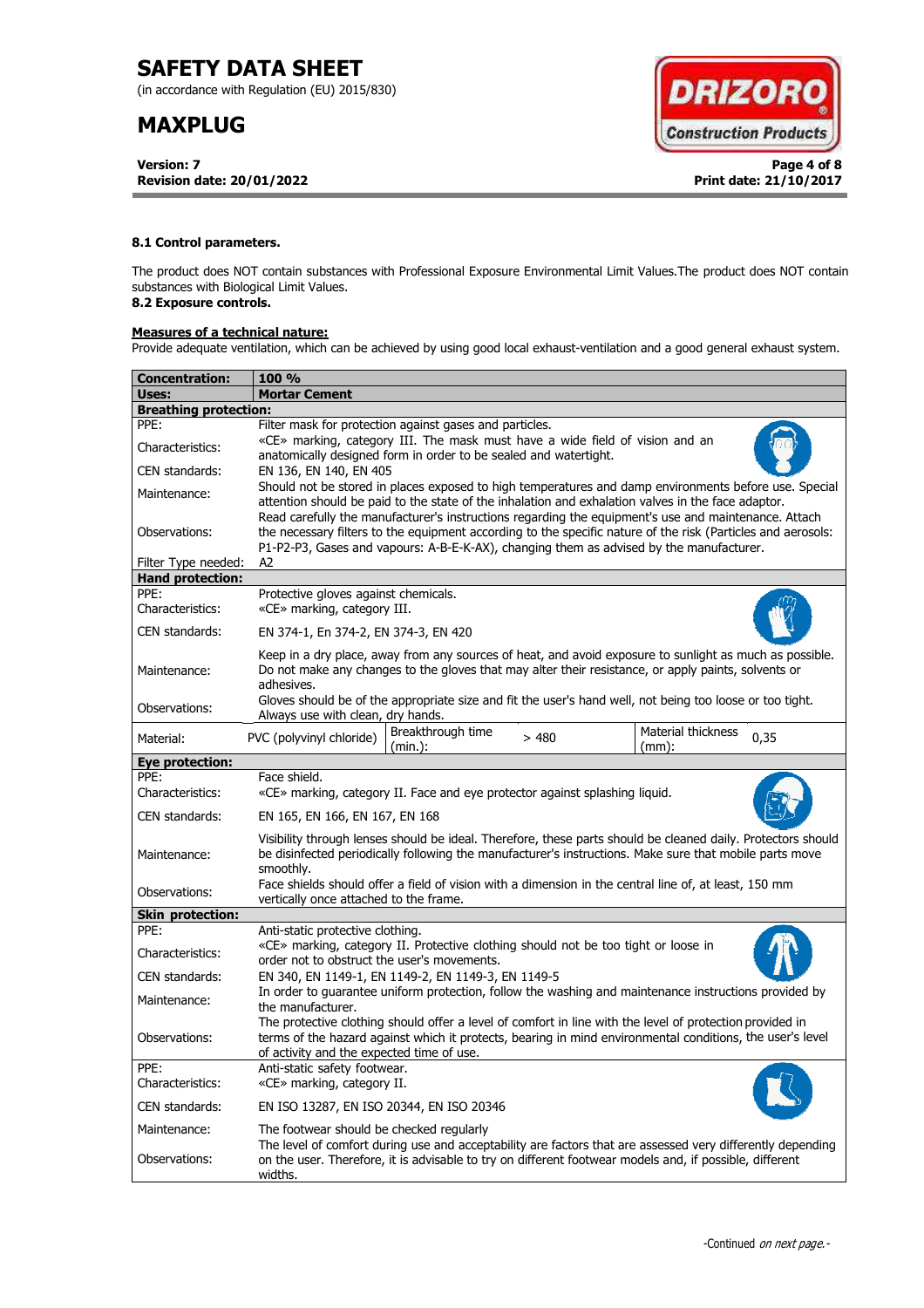(in accordance with Regulation (EU) 2015/830)

# **MAXPLUG**

**Version: 6 Page 5 of 8 Revision date: 20/01/2022 Print date: 21/10/2017**



# **SECTION 9: PHYSICAL AND CHEMICAL PROPERTIES.**

### **9.1 Information on basic physical and chemical properties.**

Appearance:Odourless powder with characteristic colour Colour: N.A./N.A. Odour:N.A./N.A. Odour threshold:N.A./N.A. pH:11 -13.5 Melting point: > 1000 °C °C Boiling Point: N.A./N.A. Flash point: N.A./N.A. Evaporation rate: N.A./N.A. Inflammability (solid, gas): N.A./N.A. Lower Explosive Limit: N.A./N.A. Upper Explosive Limit: N.A./N.A. Vapour pressure: N.A./N.A. Vapour density:N.A./N.A. Relative density:  $1.30$  g/cm<sup>3</sup> Solubility:N.A./N.A. Liposolubility: N.A./N.A. Hydrosolubility: En contacto con agua precipita Partition coefficient (n-octanol/water): N.A./N.A. Auto-ignition temperature: N.A./N.A. Decomposition temperature: N.A./N.A. Viscosity: N.A./N.A. Explosive properties: N.A./N.A. Oxidizing properties: N.A./N.A. N.A./N.A.= Not Available/Not Applicable due to the nature of the product

### **9.2 Other information.**

Pour point: N.A./N.A. Blink: N.A./N.A. Kinematic viscosity: N.A./N.A. N.A./N.A.= Not Available/Not Applicable due to the nature of the product

# **SECTION 10: STABILITY AND REACTIVITY.**

### **10.1 Reactivity.**

The product does not present hazards by their reactivity.

### **10.2 Chemical stability.**

Unstable in contact with: - Acids.

### **10.3 Possibility of hazardous reactions.**

Neutralization can occur on contact with acids.

### **10.4 Conditions to avoid.**

- Avoid contact with acids.

### **10.5 Incompatible materials.**

Avoid the following materials: - Acids.

### **10.6 Hazardous decomposition products.**

Depending on conditions of use, can be generated the following products: - Corrosive vapors or gases.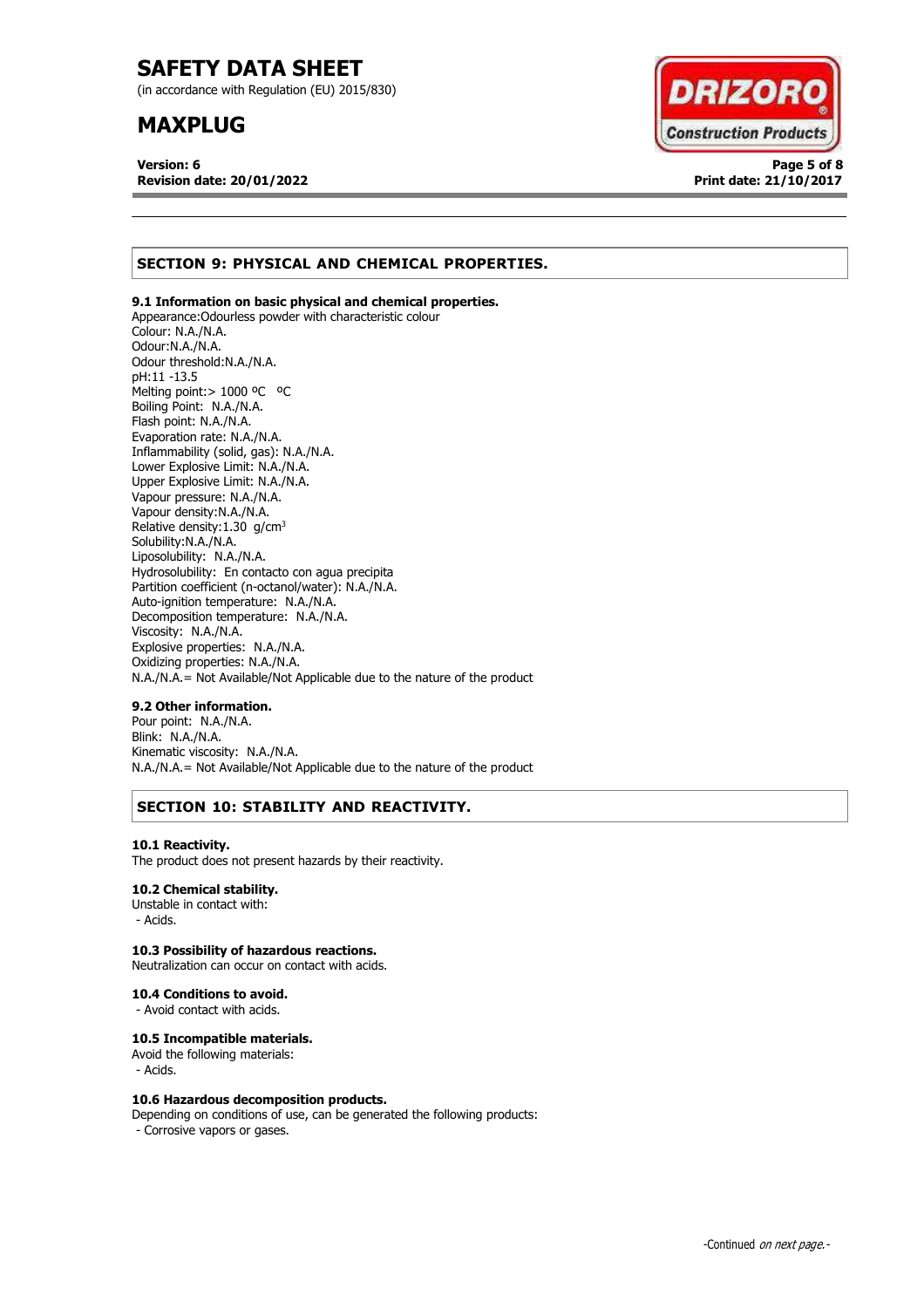(in accordance with Regulation (EU) 2015/830)

# **MAXPLUG**



**Version: 7 Page 6 of 8 Revision date: 20/01/2022 Print date: 21/10/2017**

## **SECTION 11: TOXICOLOGICAL INFORMATION.**

IRRITANT PREPARATION. Splatters in the eyes can cause irritation.

IRRITANT PREPARATION. The inhalation of spray mist or suspended particulates can irritate the respiratory tract. It can also cause serious respiratory difficulties, central nervous system disorders, and in extreme cases, unconsciousness.

IRRITANT PREPARATION. Its repeated or prolonged contact with the skin or mucous membranes can cause irritant symptoms such as reddening of the skin, blisters, or dermatitis. Some of the symptoms may not be immediate. They can cause allergic reactions on the skin.

# **11.1 Information on toxicological effects.**

There are no tested data available on the product. Repeated or prolonged contact with the product can cause the elimination of oil from the skin, giving rise to non-allergic contact dermatitis and absorption of the product through the skin.

Splatters in the eyes can cause irritation and reversible damage.

a) acute toxicity; Not conclusive data for classification.

b) skin corrosion/irritation; Product classified: Skin irritant, Category 2: Causes skin irritation.

c) serious eye damage/irritation; Product classified: Eye irritation, Category 2: Causes serious eye irritation.

d) respiratory or skin sensitisation; Product classified: Skin sensitiser, Category 1: May cause an allergic skin reaction.

e) germ cell mutagenicity; Not conclusive data for classification.

f) carcinogenicity; Not conclusive data for classification.

g) reproductive toxicity; Not conclusive data for classification.

h) STOT-single exposure; Product classified: Specific target organ toxicity following a single exposure, Category 3:

i) STOT-repeated exposure; Not conclusive data for classification.

j) aspiration hazard; Not conclusive data for classification.

# **SECTION 12: ECOLOGICAL INFORMATION.**

### **12.1 Toxicity.**

No information is available regarding the ecotoxicity of the substances present.

### **12.2 Persistence and degradability.**

No information is available about persistence and degradability of the product.

### **12.3 Bioaccumulative potencial.**

No information is available regarding the bioaccumulation of the substances present.

### **12.4 Mobility in soil.**

No information is available about the mobility in soil. The product must not be allowed to go into sewers or waterways. Prevent penetration into the ground.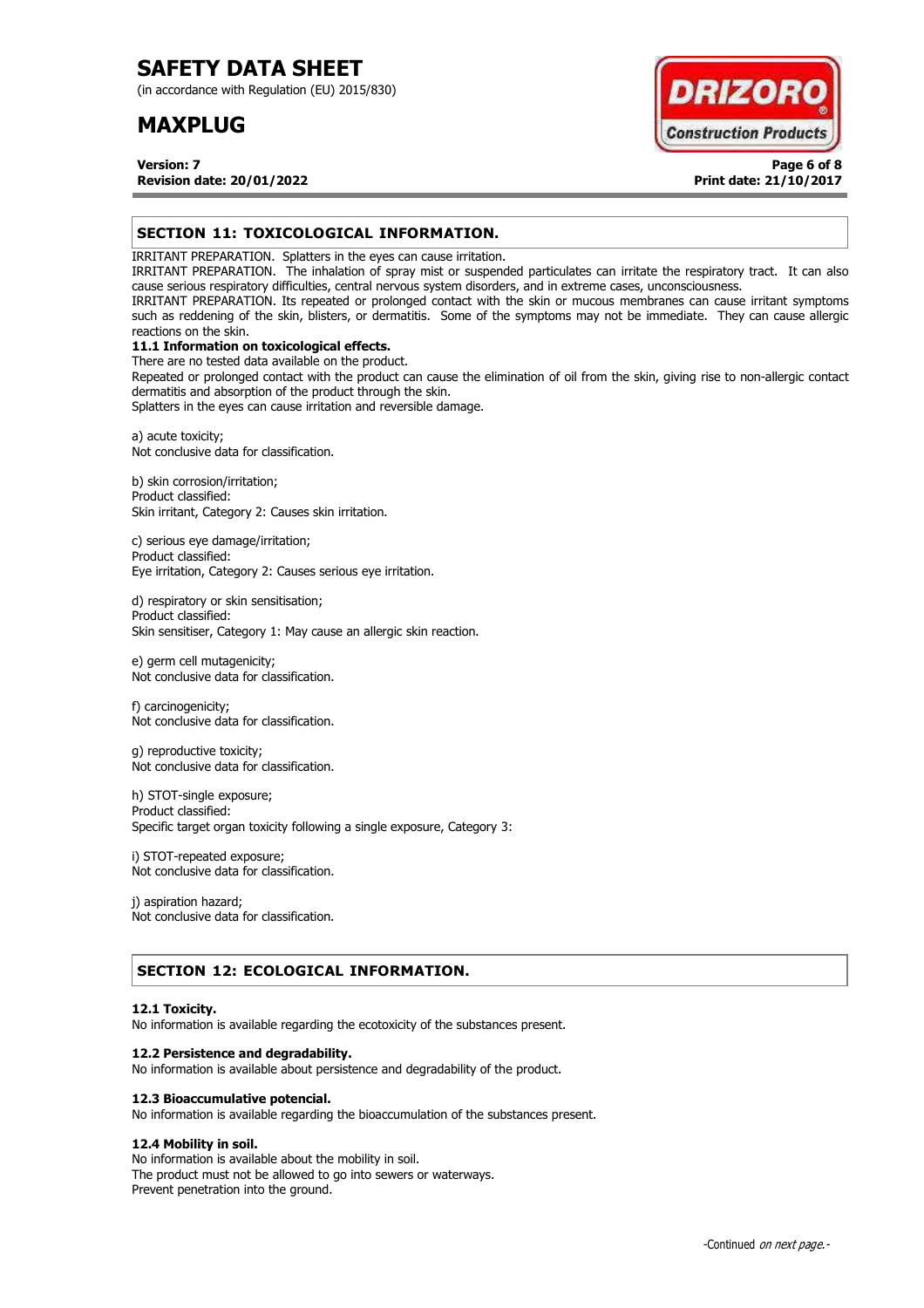(in accordance with Regulation (EU) 2015/830)

# **MAXPLUG**

**Version: 7 Page 7 of 8 Revision date: 20/01/2022 Print date: 21/10/2017**



### **12.5 Results of PBT and vPvB assessment.**

No information is available about the results of PBT and vPvB assessment of the product.

### **12.6 Other adverse effects.**

No information is available about other adverse effects for the environment.

# **SECTION 13 DISPOSAL CONSIDERATIONS.**

#### **13.1 Waste treatment methods.**

Do not dump into sewers or waterways. Waste and empty containers must be handled and eliminated according to current, local/national legislation.

Follow the provisions of Directive 2008/98/EC regarding waste management.

### **SECTION 14: TRANSPORT INFORMATION.**

Transportation is not dangerous. In case of road accident causing the product's spillage, proceed in accordance with point 6. **14.1 UN number.**

Transportation is not dangerous.

### **14.2 UN proper shipping name.**

Description: ADR: Transportation is not dangerous.<br>IMDG: Transportation is not dangerous. Transportation is not dangerous. ICAO: Transportation is not dangerous.

### **14.3 Transport hazard class(es).**

Transportation is not dangerous.

### **14.4 Packing group.**

Transportation is not dangerous.

### **14.5 Environmental hazards.**

Transportation is not dangerous.

# **14.6 Special precautions for user.**

Transportation is not dangerous.

### **14.7 Transport in bulk according to Annex II of MARPOL and the IBC Code.**

Transportation is not dangerous.

### **SECTION 15: REGULATORY INFORMATION.**

### **15.1 Safety, health and environmental regulations/legislation specific for the mixture.**

The product is not affected by the Regulation (EC) No 1005/2009 of the European Parliament and of the Council of 16 September 2009 on substances that deplete the ozone layer.

Volatile organic compound (VOC) VOC content (p/p): 0 % VOC content: 0 g/l

The product is not affected by Directive 2012/18/EU (SEVESO III).

The product is not affected by Regulation (EU) No 528/2012 concerning the making available on the market and use of biocidal products.

The product is not affected by the procedure established Regulation (EU) No 649/2012, concerning the export and import of dangerous chemicals.